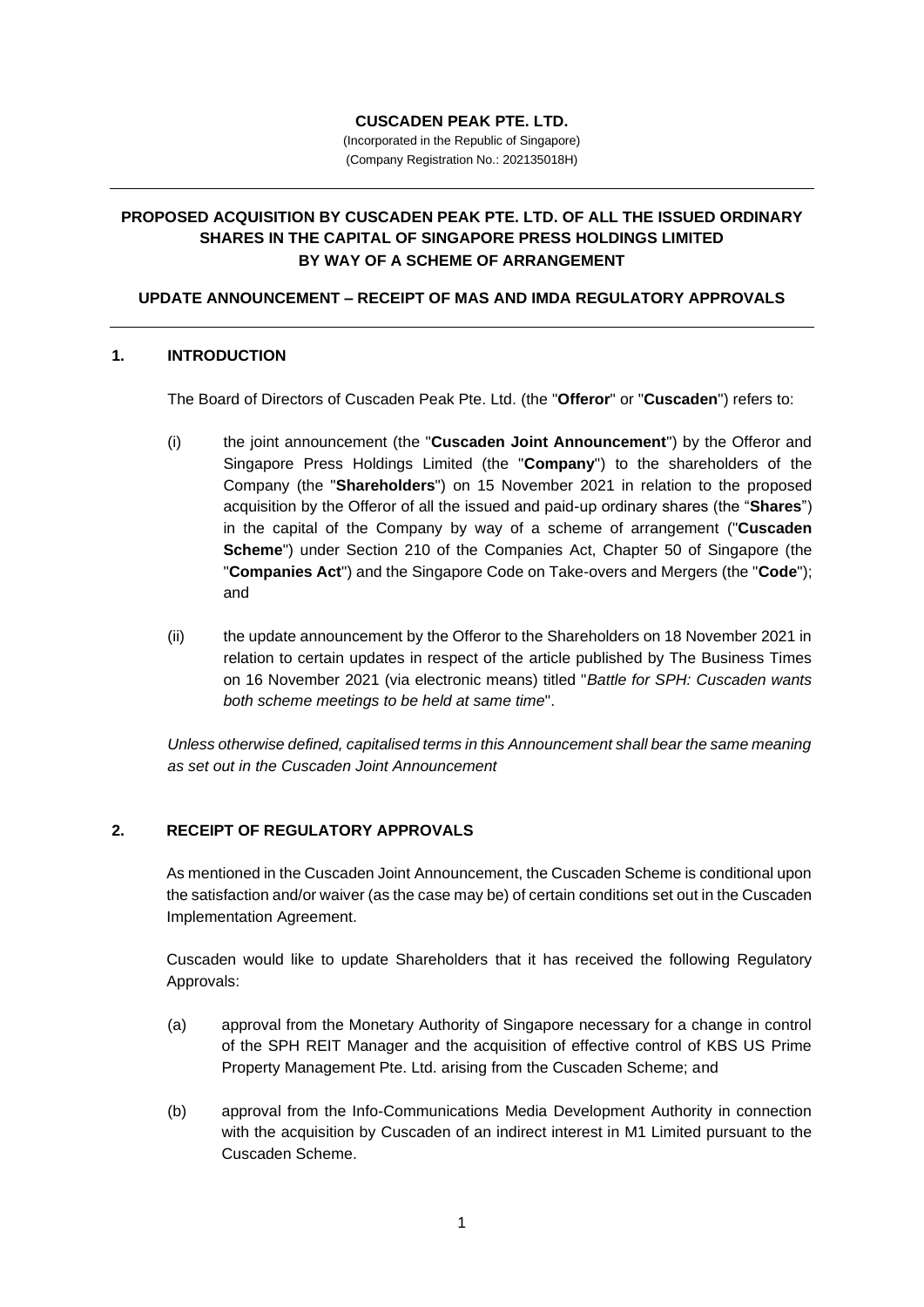Accordingly, only the clearance from the Foreign Investment Review Board under the Australian Foreign Acquisitions and Takeovers Act 1975 remains outstanding in respect of the Regulatory Approvals to be obtained by the Offeror<sup>1</sup>.

Cuscaden continues to work expeditiously toward transaction certainty for Shareholders and looks forward to providing further updates as soon as possible.

### **3. RESPONSIBILITY STATEMENT**

The directors of the Offeror (including any who may have delegated detailed supervision of the preparation of this Announcement) have taken all reasonable care to ensure that the facts stated and all opinions expressed in this Announcement (excluding information relating to the Company or SPH REIT or any opinion expressed by the Company) are fair and accurate and that, where appropriate, no material facts which relate to the Offeror have been omitted from this Announcement the omission of which would make any statement in this Announcement misleading. The directors of the Offeror jointly and severally accept responsibility accordingly.

Where any information has been extracted or reproduced from published or otherwise publicly available sources or obtained from a named source, the sole responsibility of the directors of the Offeror has been to ensure that, through reasonable enquiries, such information is accurately extracted from such sources or, as the case may be, reflected or reproduced in this Announcement. The directors of the Offeror do not accept any responsibility for any information relating to the Company or SPH REIT or any opinion or rationale expressed by the Company.

<sup>1</sup> Other outstanding approvals are to be obtained by the Company in respect of the approval-in-principle from the SGX-ST of the Composite Document and for the proposed delisting of the Company from the SGX-ST.